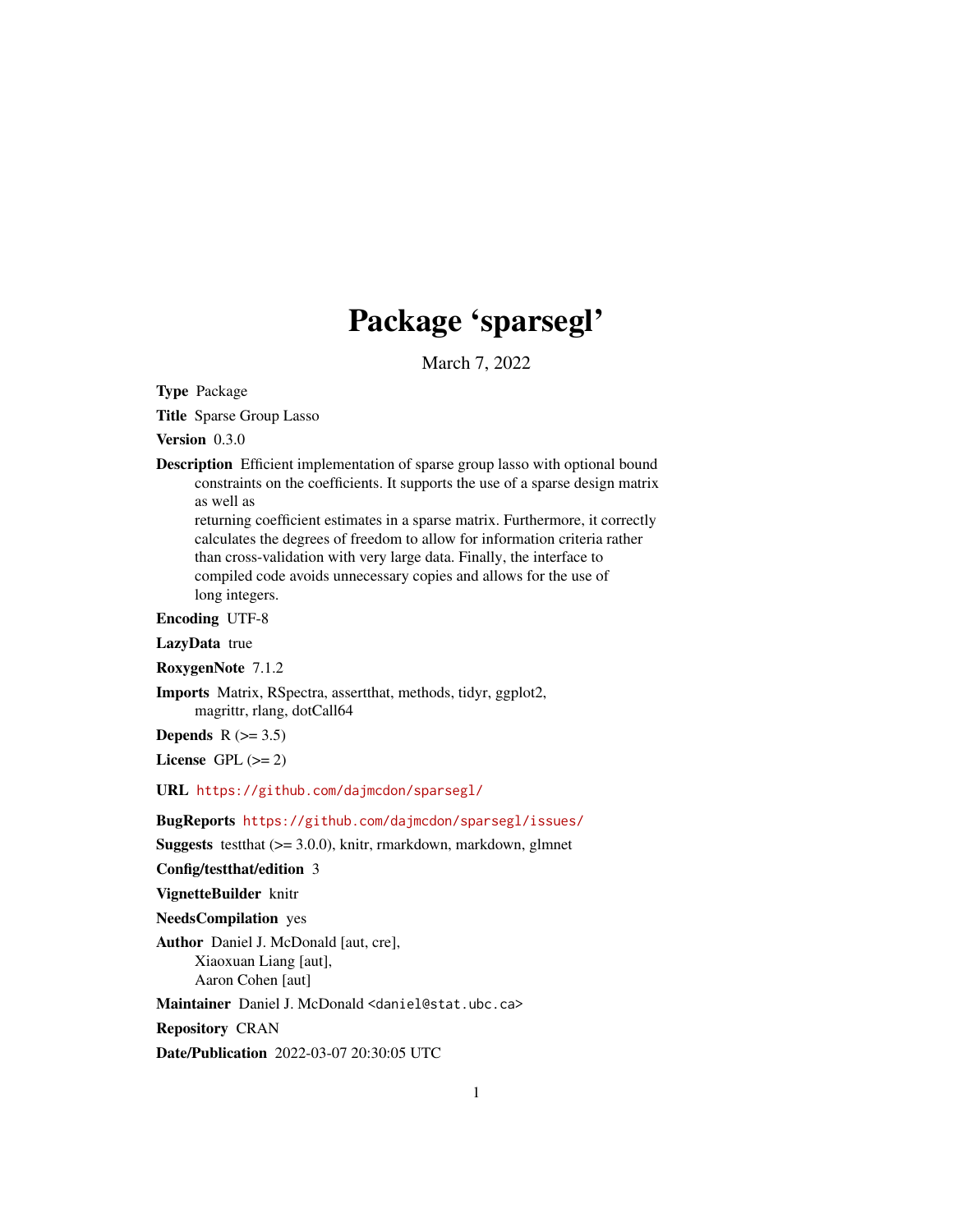# <span id="page-1-0"></span>R topics documented:

|       | $coef.cv. sparsegl \ldots \ldots \ldots \ldots \ldots \ldots \ldots \ldots \ldots \ldots \ldots \ldots \ldots 2$ |    |
|-------|------------------------------------------------------------------------------------------------------------------|----|
|       |                                                                                                                  |    |
|       |                                                                                                                  |    |
|       | estimate risk $\ldots \ldots \ldots \ldots \ldots \ldots \ldots \ldots \ldots \ldots \ldots \ldots \ldots$       |    |
|       |                                                                                                                  |    |
|       |                                                                                                                  |    |
|       |                                                                                                                  |    |
|       |                                                                                                                  |    |
|       |                                                                                                                  |    |
|       |                                                                                                                  |    |
|       |                                                                                                                  |    |
|       |                                                                                                                  |    |
| Index |                                                                                                                  | 18 |

<span id="page-1-1"></span>coef.cv.sparsegl *Get coefficients from a* cv.sparsegl *object.*

#### Description

This function gets coefficients from a cross-validated [sparsegl\(\)](#page-12-1) model, using the stored "sparsegl.fit" object, and the optimal value chosen for lambda.

# Usage

## S3 method for class 'cv.sparsegl'  $coef(object, s = c("lambda.1se", "lambda.mbda.min"), ...)$ 

# Arguments

| object | Fitted cv. sparseg1() object.                                                                                                                                                                                                                                                                                                                                                                                                                                                          |
|--------|----------------------------------------------------------------------------------------------------------------------------------------------------------------------------------------------------------------------------------------------------------------------------------------------------------------------------------------------------------------------------------------------------------------------------------------------------------------------------------------|
| s      | Value(s) of the penalty parameter 1 ambda at which coefficients are desired. De-<br>fault is the single value $s =$ "lambda. 1se" stored on the CV object (corre-<br>sponding to the largest value of 1 ambda such that CV error estimate is within 1<br>standard error of the minimum). Alternatively $s = "lambda.min"$ can be used<br>(corresponding to the minimum of cross validation error estimate). If s is nu-<br>meric, it is taken as the value(s) of $l$ ambda to be used. |
| .      | Not used. Other arguments to $predict()$ .                                                                                                                                                                                                                                                                                                                                                                                                                                             |
|        |                                                                                                                                                                                                                                                                                                                                                                                                                                                                                        |

# Value

The coefficients at the requested value(s) for lambda.

# See Also

[cv.sparsegl\(\)](#page-3-1), and [predict.cv.sparsegl\(\)](#page-9-1) methods.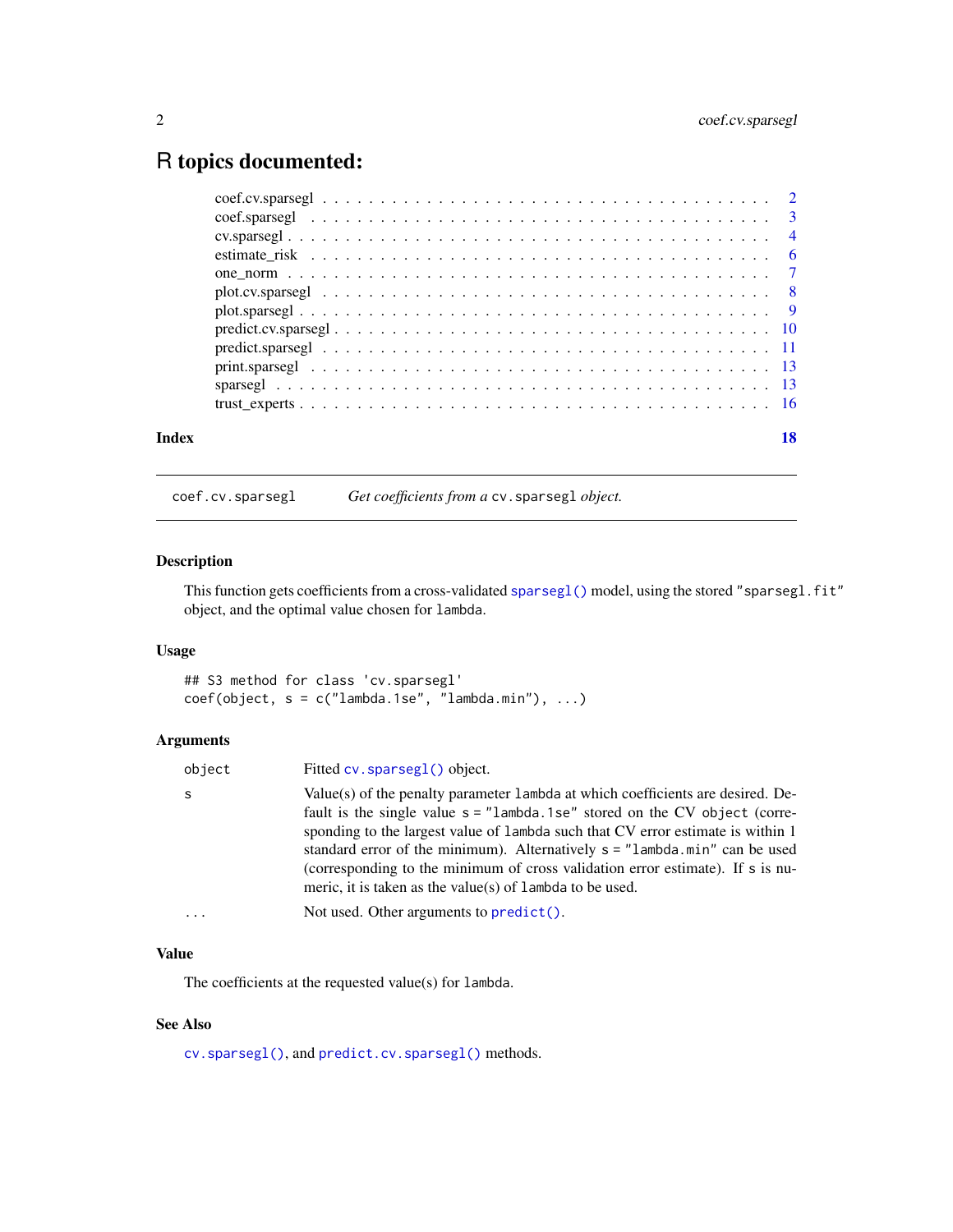# <span id="page-2-0"></span>coef.sparsegl 3

#### Examples

```
n < -100p \le -20X \leq - matrix(rnorm(n * p), nrow = n)
eps <- rnorm(n)
beta_star <- c(rep(5, 5), c(5, -5, 2, 0, 0), rep(-5, 5), rep(0, (p - 15)))
y <- X %*% beta_star + eps
groups \leq rep(1:(p / 5), each = 5)
fit1 <- sparsegl(X, y, group = groups)
cv_fit <- cv.sparsegl(X, y, groups)
coef(cv_fit, s = c(0.02, 0.03))
```
<span id="page-2-1"></span>coef.sparsegl *Extract model coefficients from a* sparsegl *object.*

#### Description

Computes the coefficients at the requested value(s) for lambda from a [sparsegl\(\)](#page-12-1) object.

#### Usage

## S3 method for class 'sparsegl'  $coef(object, s = NULL, ...)$ 

#### Arguments

| object                  | Fitted sparsegl() object.                                                                                       |
|-------------------------|-----------------------------------------------------------------------------------------------------------------|
|                         | Value(s) of the penalty parameter lambda at which coefficients are required.<br>Default is the entire sequence. |
| $\cdot$ $\cdot$ $\cdot$ | Not used.                                                                                                       |

# Details

s is the new vector at which predictions are requested. If s is not in the lambda sequence used for fitting the model, the coef function will use linear interpolation to make predictions. The new values are interpolated using a fraction of coefficients from both left and right lambda indices.

#### Value

The coefficients at the requested values for lambda.

# See Also

[sparsegl\(\)](#page-12-1), [predict.sparsegl\(\)](#page-10-1) and [print.sparsegl\(\)](#page-12-2) methods.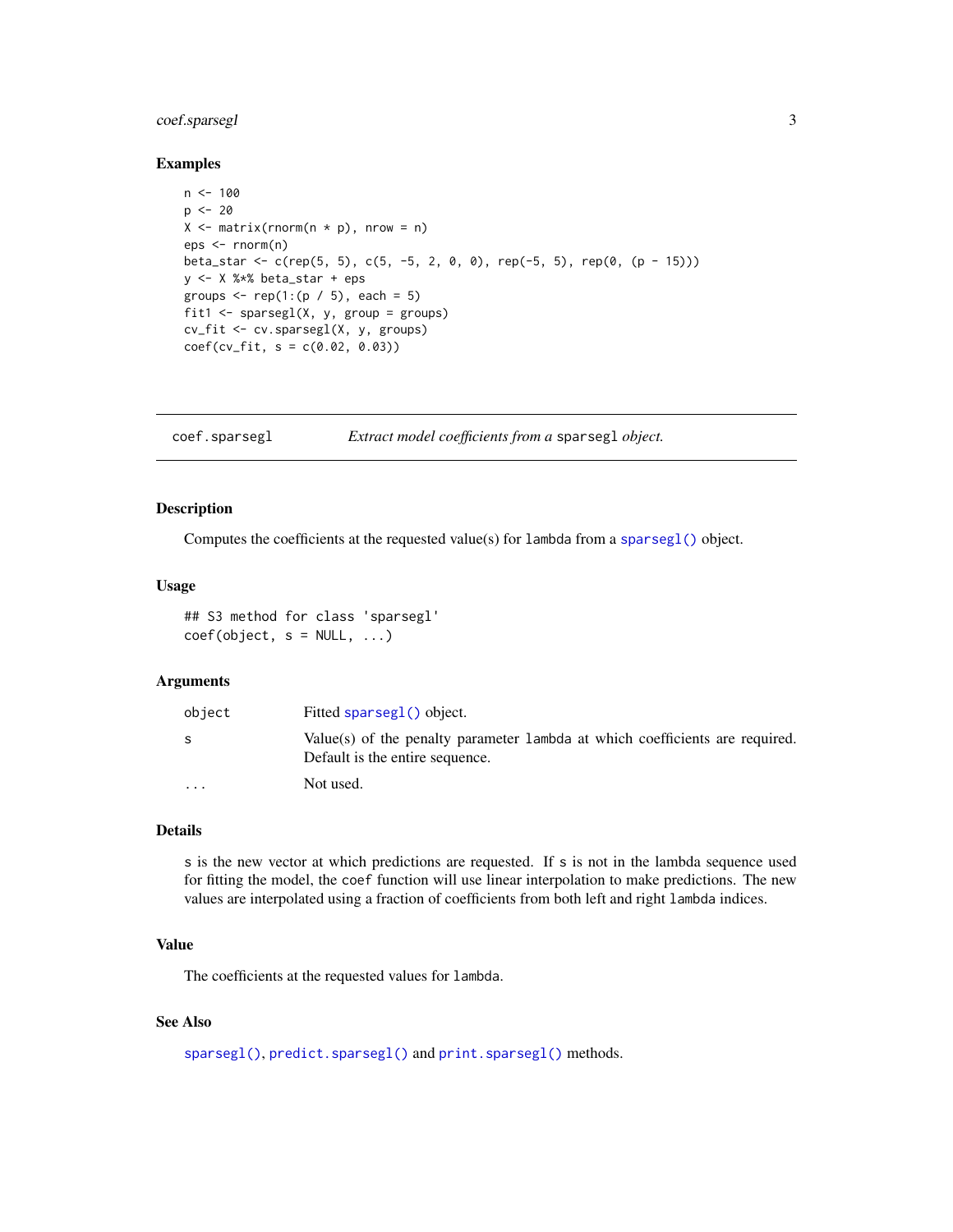# Examples

```
n < -100p \le -20X \leftarrow matrix(rnorm(n * p), nrow = n)eps <- rnorm(n)
beta_star <- c(rep(5, 5), c(5, -5, 2, 0, 0), rep(-5, 5), rep(0, (p - 15)))
y <- X %*% beta_star + eps
groups \leq rep(1:(p / 5), each = 5)
fit1 \leq sparsegl(X, y, group = groups)
coef(fit1, s = c(0.02, 0.03))
```
<span id="page-3-1"></span>cv.sparsegl *Cross-validation for a* sparsegl *object.*

# Description

Does k-fold cross-validation for [sparsegl\(\)](#page-12-1). This function is largely similar [glmnet::cv.glmnet\(\)](#page-0-0).

# Usage

```
cv.sparsegl(
 x,
 y,
 group = NULL,family = c("gaussian", "binomial"),
 lambda = NULL,
 pred.loss = c("L2", "L1", "binomial", "misclass"),
 nfolds = 10,
  foldid = NULL,
  ...
\mathcal{L}
```
# Arguments

| $\mathsf{x}$ | Double. A matrix of predictors, of dimension $n \times p$ ; each row is a vector of mea-<br>surements and each column is a feature. Objects of class Matrix: : sparseMatrix<br>are supported.                                                                                      |
|--------------|------------------------------------------------------------------------------------------------------------------------------------------------------------------------------------------------------------------------------------------------------------------------------------|
| y            | Double/Integer/Factor. The response variable. Quantitative for family="gaussian".<br>For family="binomial" should be either a factor with two levels or a vector of<br>integers taking 2 unique values. For a factor, the last level in alphabetical order<br>is the target class. |
| group        | Integer. A vector of consecutive integers describing the grouping of the coeffi-<br>cients (see example below).                                                                                                                                                                    |
| family       | Character. Specifies the loss function to use, valid options are:                                                                                                                                                                                                                  |
|              | • "gaussian" - least squares loss (regression, the default),<br>• "binomial" - logistic loss (classification)                                                                                                                                                                      |

<span id="page-3-0"></span>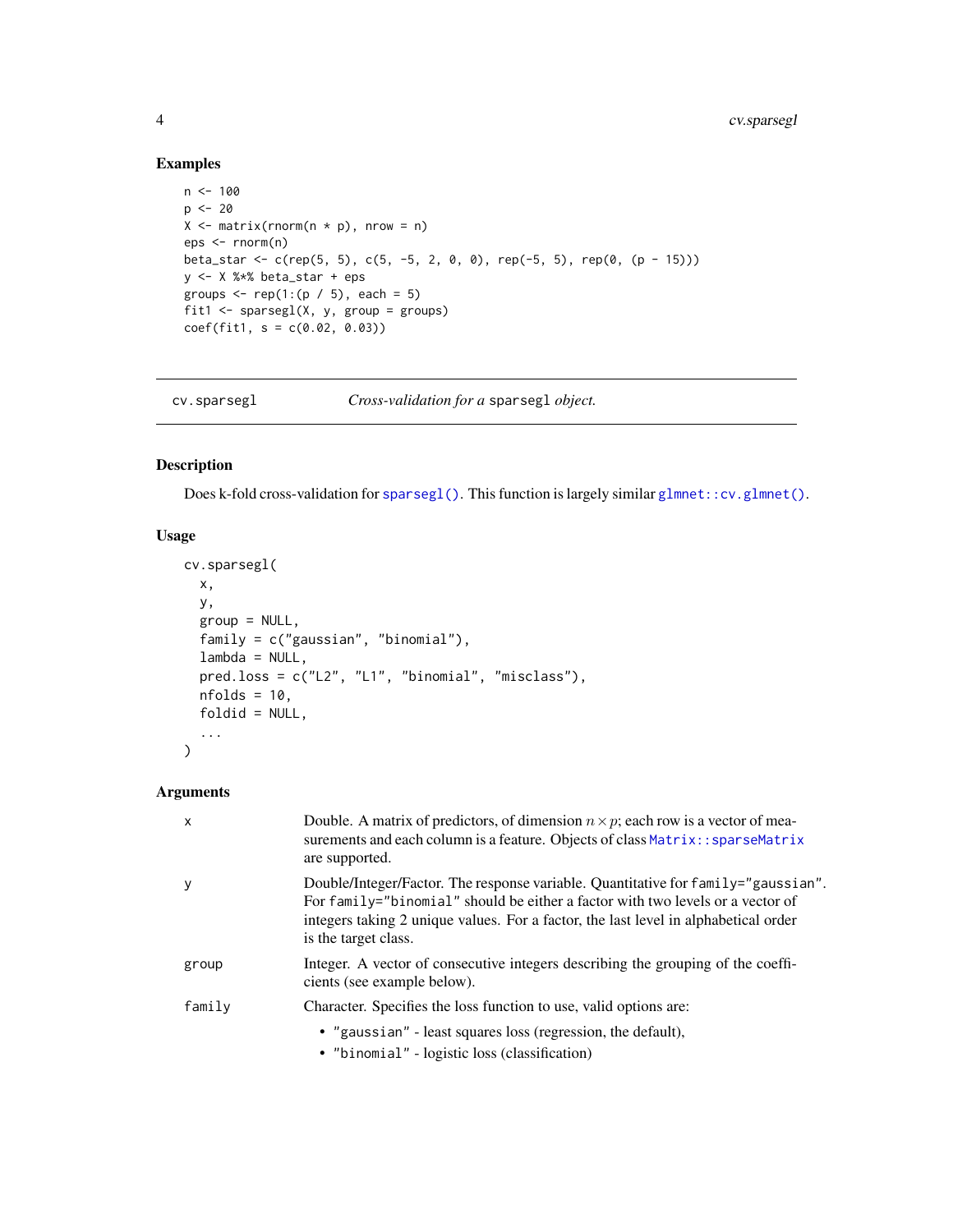# <span id="page-4-0"></span>cv.sparsegl 5

| lambda    | A user supplied lambda sequence. The default, NULL results in an automatic<br>computation based on nlambda, the smallest value of lambda that would give<br>the null model (all coefficient estimates equal to zero), and lambda. factor.<br>Supplying a value of lambda overrides this behaviour. It is likely better to supply<br>a decreasing sequence of lambda values than a single (small) value. If supplied,<br>the user-defined lambda sequence is automatically sorted in decreasing order. |
|-----------|-------------------------------------------------------------------------------------------------------------------------------------------------------------------------------------------------------------------------------------------------------------------------------------------------------------------------------------------------------------------------------------------------------------------------------------------------------------------------------------------------------|
| pred.loss | Loss to use for cross-validation error. Valid options are:                                                                                                                                                                                                                                                                                                                                                                                                                                            |
|           | • "L2" for regression, mean square error<br>• "L1" for regression, mean absolute error<br>• "binomial" for classification, binomial deviance loss<br>• "misclass" for classification, misclassification error.                                                                                                                                                                                                                                                                                        |
| nfolds    | Number of folds - default is 10. Although nfolds can be as large as the sample<br>size (leave-one-out CV), it is not recommended for large datasets. Smallest<br>value allowable is $nfolds = 3$ .                                                                                                                                                                                                                                                                                                    |
| foldid    | An optional vector of values between 1 and nfolds identifying which fold each<br>observation is in. If supplied, nfolds can be missing.                                                                                                                                                                                                                                                                                                                                                               |
|           | Other arguments that can be passed to sparsegl.                                                                                                                                                                                                                                                                                                                                                                                                                                                       |

# Details

The function runs [sparsegl\(\)](#page-12-1) nfolds + 1 times; the first to get the lambda sequence, and then the remainder to compute the fit with each of the folds omitted. The average error and standard deviation over the folds are computed.

# Value

An object of class cv. sparsegl() is returned, which is a list with the ingredients of the crossvalidation fit.

| lambda       | The values of lambda used in the fits.                                                    |
|--------------|-------------------------------------------------------------------------------------------|
| <b>CVM</b>   | The mean cross-validated error - a vector of length length (lambda).                      |
| cvsd         | Estimate of standard error of cym.                                                        |
| cvupper      | Upper curve $=$ cvm $+$ cvsd.                                                             |
| cylower      | Lower curve = $cvm - cvsd$ .                                                              |
| name         | A text string indicating type of measure (for plotting purposes).                         |
| sparsegl.fit | A fitted sparseg1() object for the full data.                                             |
| lambda.min   | The optimal value of lambda that gives minimum cross validation error cvm.                |
| lambda.1se   | The largest value of lambda such that error is within 1 standard error of the<br>mınımum. |

#### See Also

[sparsegl\(\)](#page-12-1), [plot.cv.sparsegl\(\)](#page-7-1), [predict.cv.sparsegl\(\)](#page-9-1), and [coef.cv.sparsegl\(\)](#page-1-1) methods.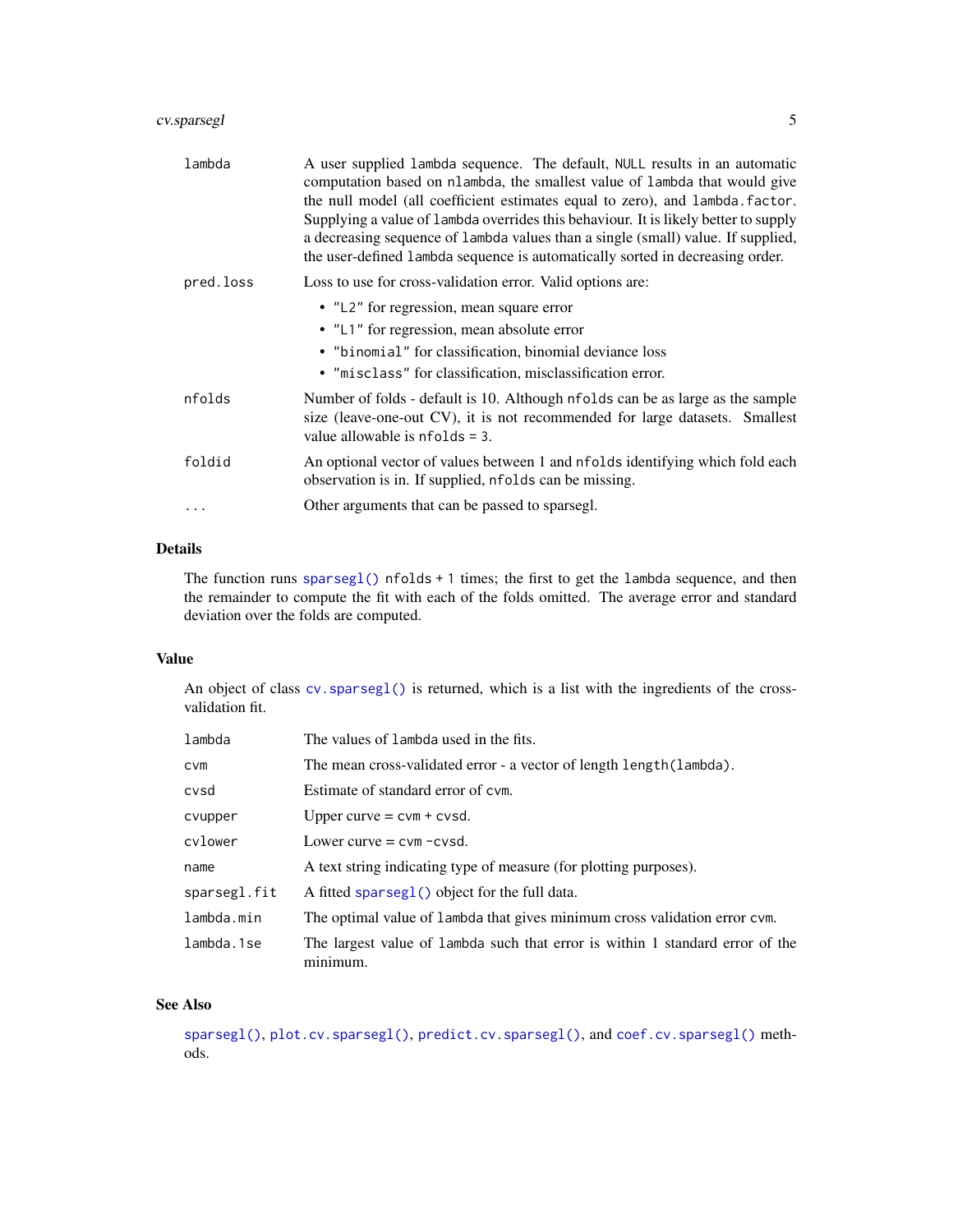#### Examples

```
n < -100p \le -20X \leq - matrix(rnorm(n * p), nrow = n)
eps <- rnorm(n)
beta_star <- c(rep(5, 5), c(5, -5, 2, 0, 0), rep(-5, 5), rep(0, (p - 15)))
y <- X %*% beta_star + eps
groups \leq rep(1:(p / 5), each = 5)
cv_fit <- cv.sparsegl(X, y, groups)
```
estimate\_risk *Calculate information criteria.*

# Description

This function uses the degrees of freedom to calculate various information criteria. This function uses the "unknown variance" version of the likelihood. Only implemented for Gaussian regression. The constant is ignored (as in [stats::extractAIC\(\)](#page-0-0)).

# Usage

```
estimate_risk(object, x, y, type = c("AIC", "BIC", "GCV"), approx_df = FALSE)
```
#### Arguments

| object    | fitted object from a call to $sprseg($ ).                                                                                                                                                                                                                                          |
|-----------|------------------------------------------------------------------------------------------------------------------------------------------------------------------------------------------------------------------------------------------------------------------------------------|
| X         | Double. A matrix of predictors, of dimension $n \times p$ ; each row is a vector of mea-<br>surements and each column is a feature. Objects of class Matrix: : sparseMatrix<br>are supported.                                                                                      |
| y         | Double/Integer/Factor. The response variable. Quantitative for family="gaussian".<br>For family="binomial" should be either a factor with two levels or a vector of<br>integers taking 2 unique values. For a factor, the last level in alphabetical order<br>is the target class. |
| type      | one or more of AIC, BIC, or GCV.                                                                                                                                                                                                                                                   |
| approx_df | the df component of a sparseg1() object is an approximation (albeit a fairly<br>accurate one) to the actual degrees-of-freedom. However, the exact value re-<br>quires inverting a portion of X'X. So this computation may take some time (the<br>default computes the exact df).  |

## Value

a data.frame with as many rows as object\$lambda. It contains columns lambda, df, and the requested risk types.

<span id="page-5-0"></span>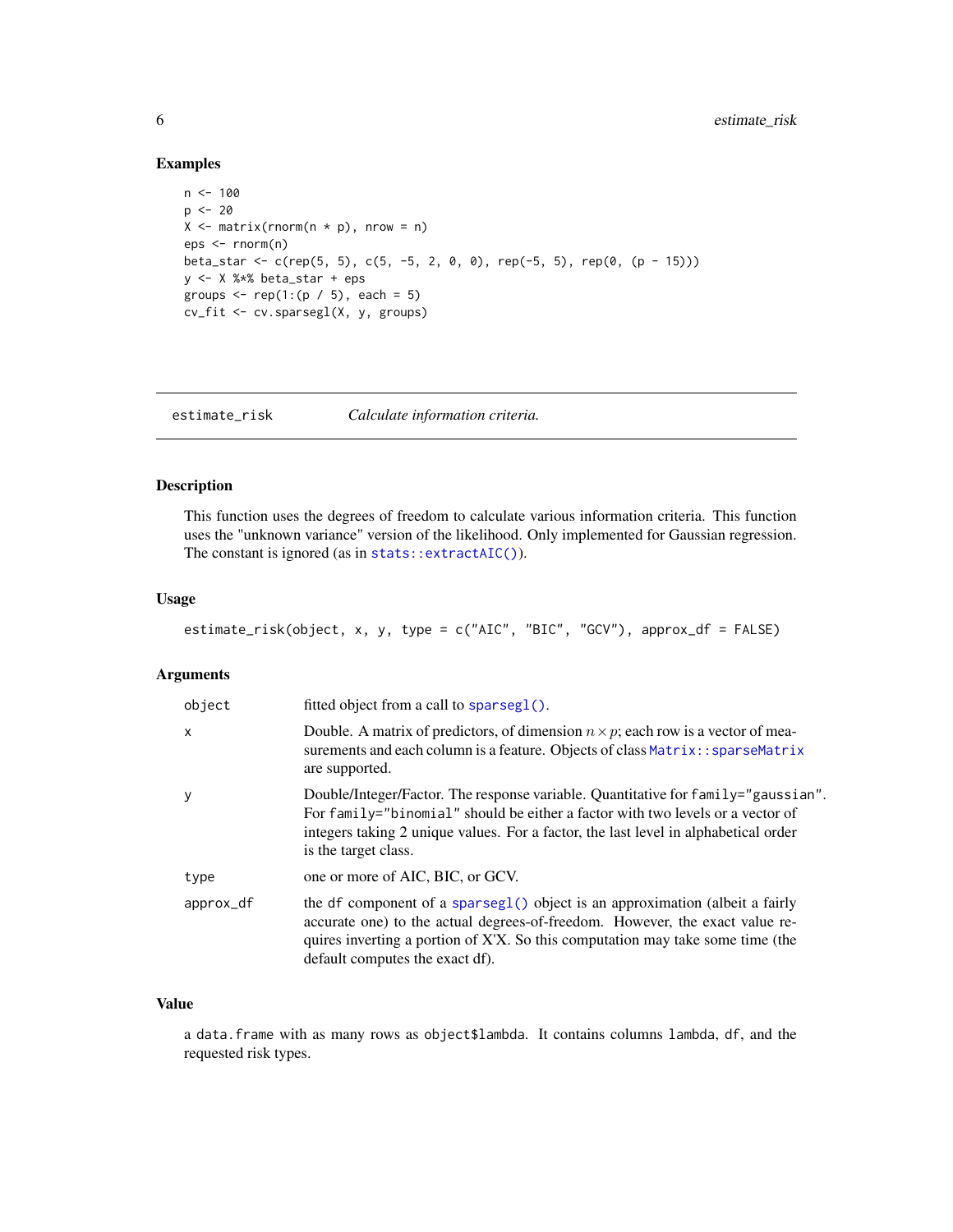#### <span id="page-6-0"></span>one\_norm 7

# References

Vaiter S, Deledalle C, Peyré G, Fadili J, Dossal C. (2012). *The Degrees of Freedom of the Group Lasso for a General Design*. <https://arxiv.org/pdf/1212.6478.pdf>.

#### See Also

[sparsegl\(\)](#page-12-1) method.

# Examples

```
n < -100p \le -20X \leq - matrix(rnorm(n * p), nrow = n)
eps <- rnorm(n)
beta_star <- c(rep(5, 5), c(5, -5, 2, 0, 0), rep(-5, 5), rep(0, (p - 15)))
y <- X %*% beta_star + eps
groups \leq rep(1:(p / 5), each = 5)
fit1 \leq sparsegl(X, y, group = groups)
estimate_risk(fit1, X, y, type = "AIC")
```
#### one\_norm *Calculate common group norms*

#### Description

Norm calculation

# Usage

```
one_norm(x)
```
two\_norm(x)

grouped\_one\_norm(x, gr)

grouped\_two\_norm(x, gr)

grouped\_sp\_norm(x, gr, asparse)

gr\_one\_norm(x, gr)

gr\_two\_norm(x, gr)

 $sp\_group\_norm(x, gr, asparse = 0.05)$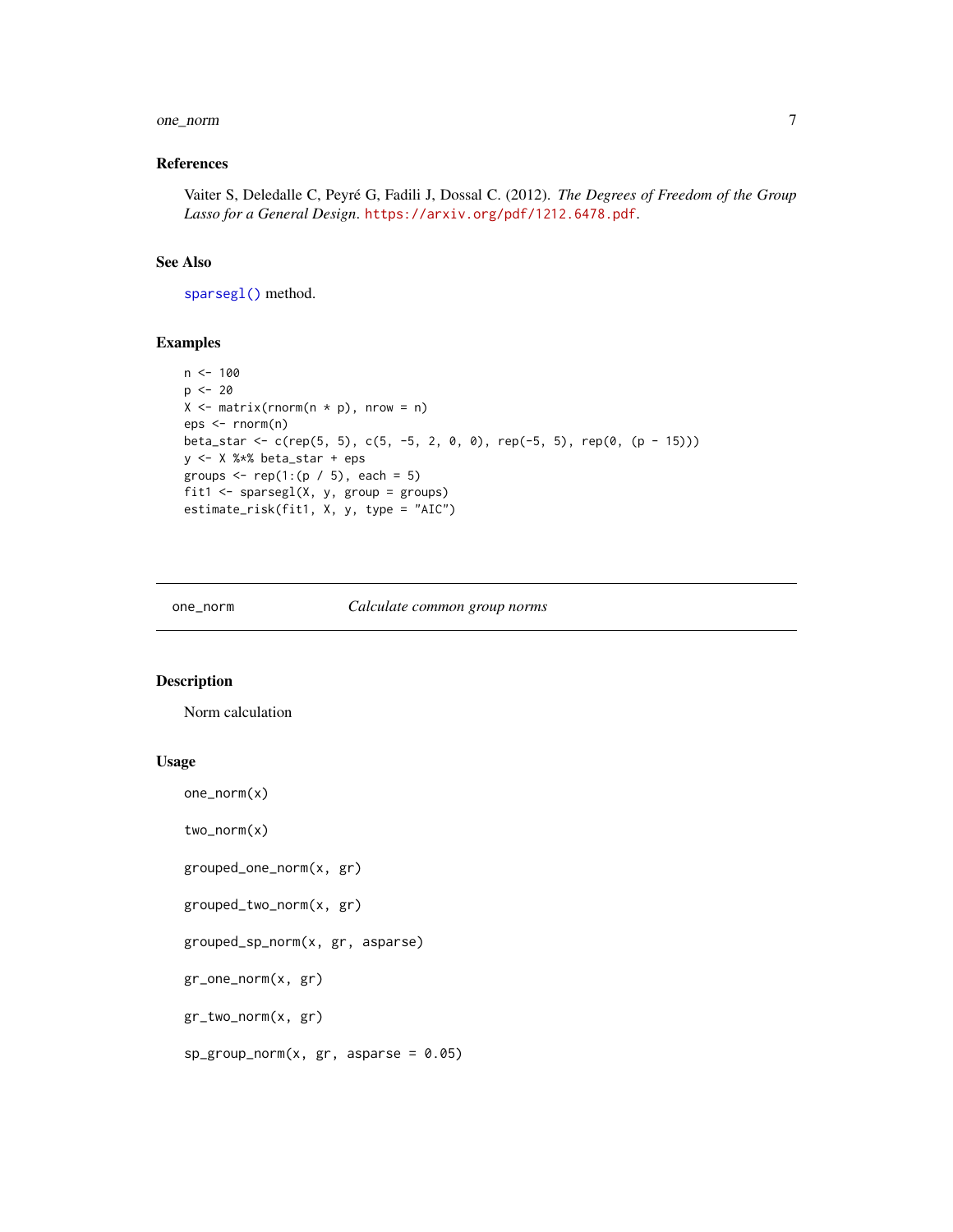#### <span id="page-7-0"></span>**Arguments**

| X       | A numeric vector.                                                 |
|---------|-------------------------------------------------------------------|
| gr      | A numeric vector of the same length as x.                         |
| asparse | The weight to put on the 11 norm when calculating the group norm. |

# Value

A numeric scalar or vector

#### Functions

- one\_norm: l1-norm (Absolute-value norm).
- two\_norm: l2-norm (Euclidean norm).
- grouped\_one\_norm: A vector of group-wise l1-norms.
- grouped\_two\_norm: A vector of group-wise l2-norms.
- grouped\_sp\_norm: A vector of length unique(gr) consisting of the asparse convex combination of the l1 and l2-norm for each group.
- gr\_one\_norm: The l1-norm norm of a vector (a scalar).
- gr\_two\_norm: The sum of the group-wise l2-norms of a vector (a scalar).
- sp\_group\_norm: The sum of the asparse convex combination of group l1 and l2-norms vectors (a scalar).

#### Examples

```
x \leq c (rep(-1, 5), rep(0, 5), rep(1,5))
gr < -c(rep(1,5), rep(2,5), rep(3,5))asparse <-0.05grouped_sp_norm(x, gr, asparse)
```
<span id="page-7-1"></span>plot.cv.sparsegl *Plot cross-validation curves produced from a* cv.sparsegl *object.*

#### Description

Plots the cross-validation curve, and upper and lower standard deviation curves, as a function of the lambda values used. This function is modified based on [glmnet::plot.cv.glmnet\(\)](#page-0-0).

#### Usage

```
## S3 method for class 'cv.sparsegl'
plot(x, \log_2axis = c("xy", "x", "y", "none"), sign.lambda = 1, ...)
```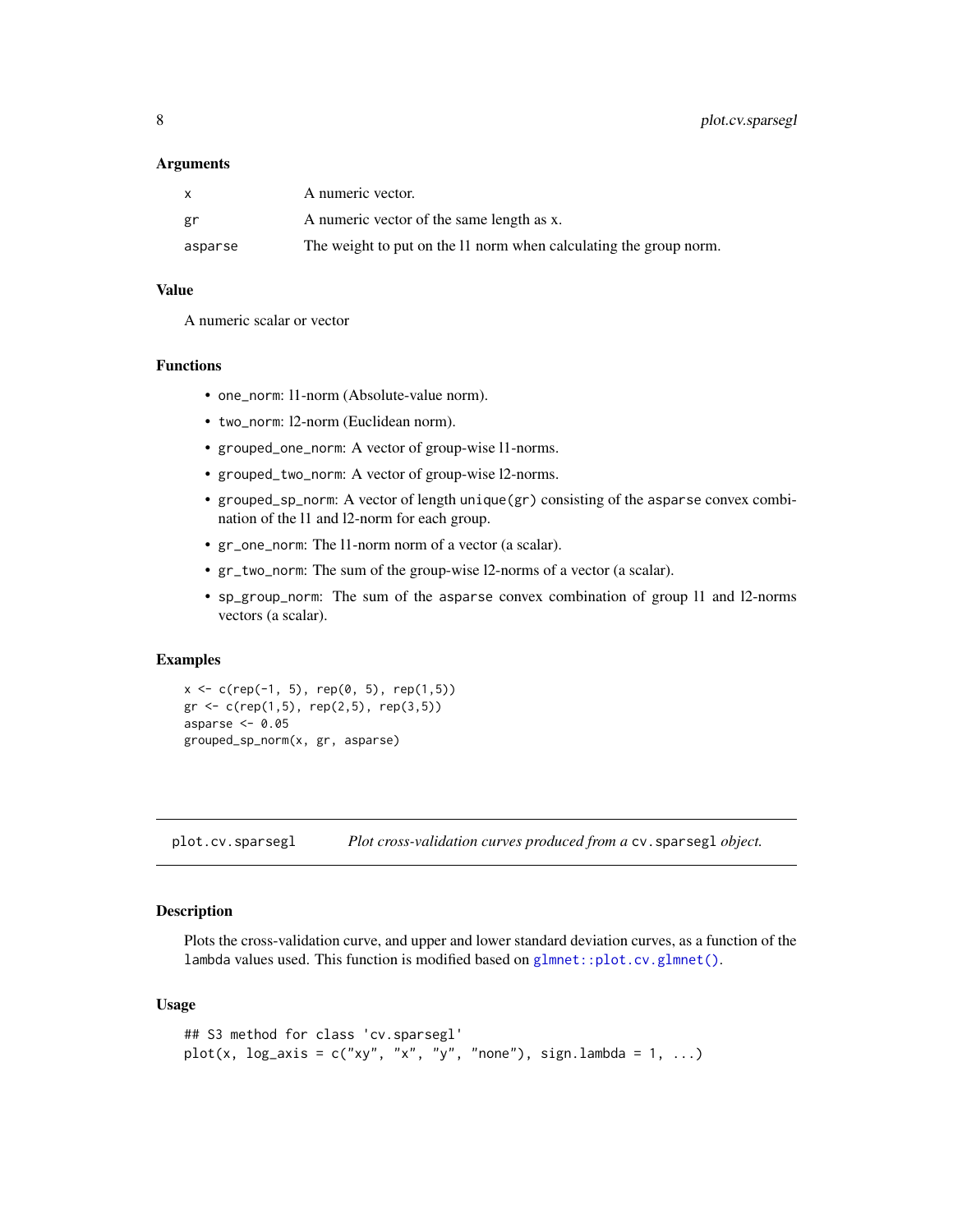# <span id="page-8-0"></span>plot.sparsegl 9

# Arguments

| X           | Fitted $cv$ . sparsegl() object                                                          |
|-------------|------------------------------------------------------------------------------------------|
| log_axis    | Apply log scaling to the requested axes.                                                 |
| sign.lambda | Either plot against $log(1)$ ambda (default) or the reverse if sign. lambda $< \theta$ . |
| $\ddotsc$   | Not used.                                                                                |

# Details

A plot is produced, a [ggplot2::ggplot\(\)](#page-0-0) object. Additional user modifications can be added as desired.

# See Also

[cv.sparsegl\(\)](#page-3-1).

# Examples

```
n < - 100p \le -20X \leq - matrix(rnorm(n * p), nrow = n)
eps <- rnorm(n)
beta_star <- c(rep(5, 5), c(5, -5, 2, 0, 0), rep(-5, 5), rep(0, (p - 15)))
y <- X %*% beta_star + eps
groups \leq rep(1:(p / 5), each = 5)
cv_fit <- cv.sparsegl(X, y, groups)
plot(cv_fit)
```
<span id="page-8-1"></span>plot.sparsegl *Plot solution paths from a* sparsegl *object.*

# Description

Produces a coefficient profile plot of a fitted [sparsegl\(\)](#page-12-1) object. The result is a [ggplot2::ggplot\(\)](#page-0-0). Additional user modifications can be added as desired.

# Usage

```
## S3 method for class 'sparsegl'
plot(
  x,
 y_axis = c("coef", "group"),
  x_axis = c("lambda", "penalty"),add_legend = TRUE,
  ...
\mathcal{E}
```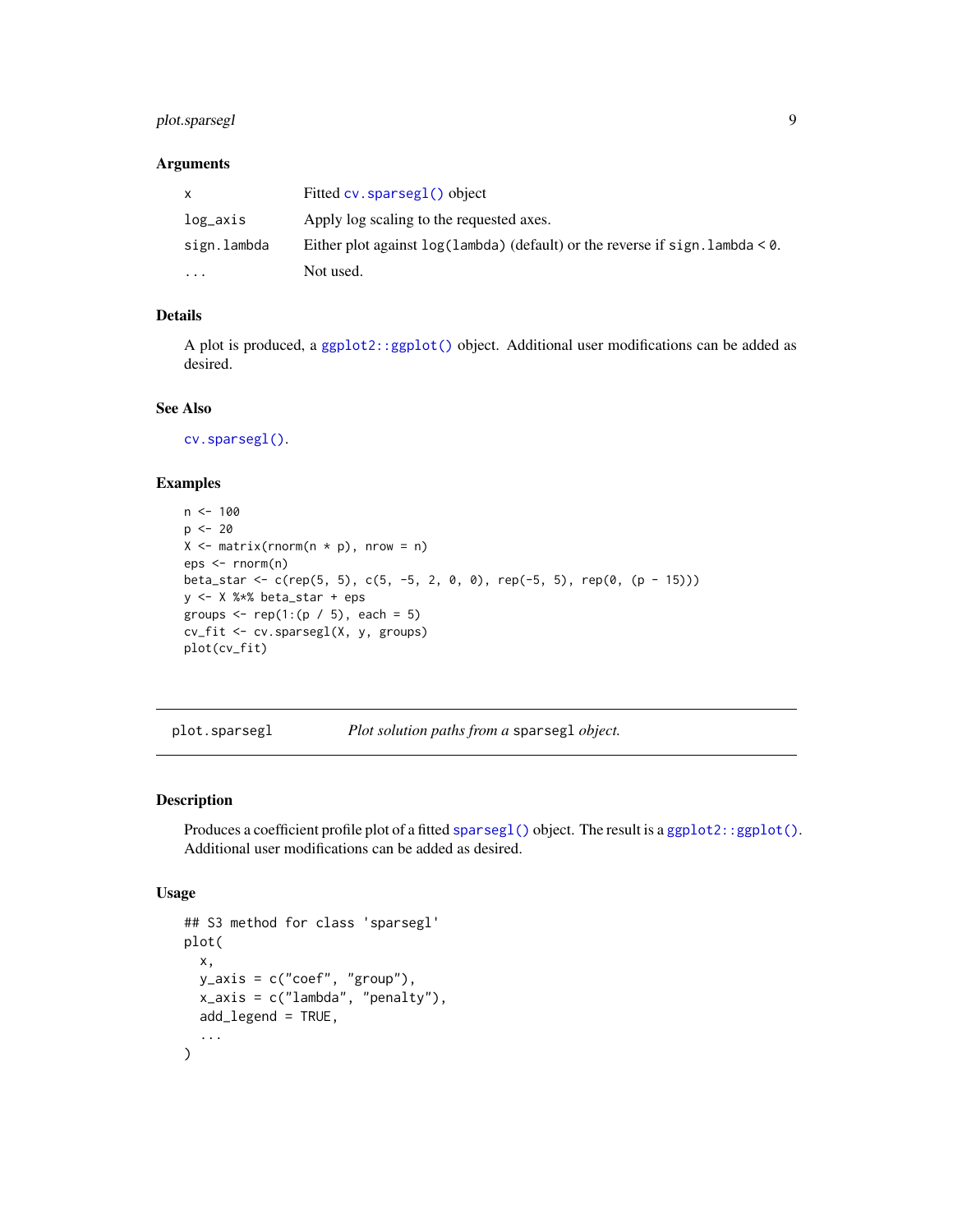#### <span id="page-9-0"></span>Arguments

| x          | Fitted sparseg1() object.                                                                                                                                                      |
|------------|--------------------------------------------------------------------------------------------------------------------------------------------------------------------------------|
| y_axis     | Variable on the y_axis. Either the coefficients (default) or the group norm.                                                                                                   |
| x_axis     | Variable on the x-axis. Either the (log)-lambda sequence (default) or the value<br>of the penalty. In the second case, the penalty is scaled by its maximum along<br>the path. |
| add_legend | Show the legend. Often, with many groups/predictors, this can become over-<br>whelming.                                                                                        |
| $\ddotsc$  | Not used.                                                                                                                                                                      |

#### See Also

[sparsegl\(\)](#page-12-1).

# Examples

```
n < - 100p \le -20X \leq - matrix(rnorm(n * p), nrow = n)
eps <- rnorm(n)
beta_star <- c(rep(5, 5), c(5, -5, 2, 0, 0), rep(-5, 5), rep(0, (p - 15)))
y <- X %*% beta_star + eps
groups \leq rep(1:(p / 5), each = 5)
fit1 <- sparsegl(X, y, group = groups)
plot(fit1, y_axis = "coef", x_axis = "penalty")
```
<span id="page-9-1"></span>predict.cv.sparsegl *Make predictions from a* cv.sparsegl *object.*

#### Description

This function makes predictions from a cross-validated [cv.sparsegl\(\)](#page-3-1) object, using the stored "sparsegl.fit" object, and the value chosen for lambda.

#### Usage

```
## S3 method for class 'cv.sparsegl'
predict(object, newx, s = c("lambda.1se", "lambda.min"), ...)
```
# Arguments

| object | Fitted cv. sparseg1() object.                                             |  |
|--------|---------------------------------------------------------------------------|--|
| newx   | Matrix of new values for x at which predictions are to be made. Must be a |  |
|        | matrix. See documentation for predict. sparsegl().                        |  |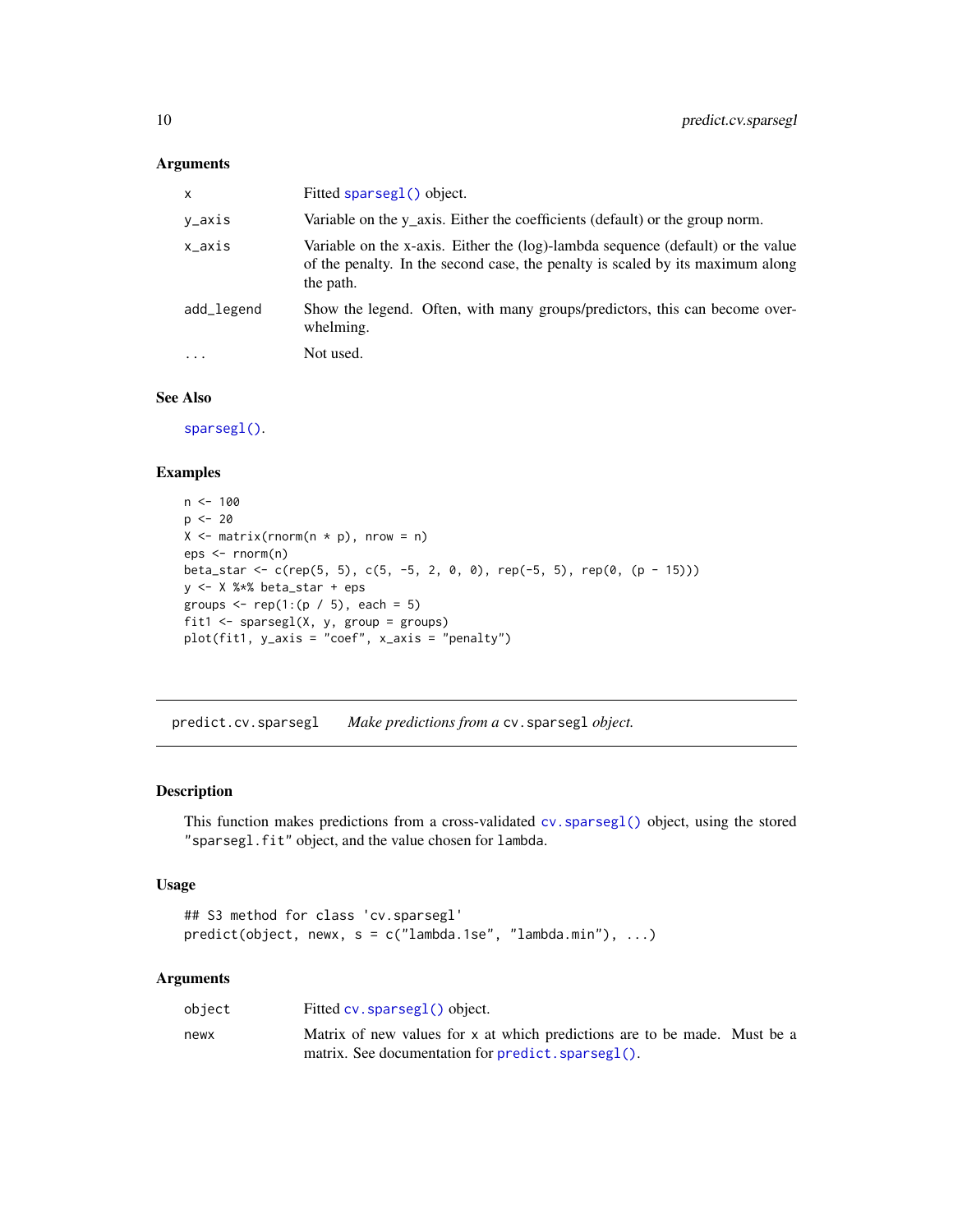# <span id="page-10-0"></span>predict.sparsegl 11

| - S | Value(s) of the penalty parameter 1 ambda at which coefficients are desired. De- |
|-----|----------------------------------------------------------------------------------|
|     | fault is the single value $s =$ "lambda. 1se" stored on the CV object (corre-    |
|     | sponding to the largest value of 1 ambda such that CV error estimate is within 1 |
|     | standard error of the minimum). Alternatively $s = "lambda.min"$ can be used     |
|     | (corresponding to the minimum of cross validation error estimate). If s is nu-   |
|     | meric, it is taken as the value(s) of $l$ ambda to be used.                      |
|     |                                                                                  |

```
... Not used. Other arguments to predict().
```
#### Value

A matrix or vector of predicted values.

#### See Also

[cv.sparsegl\(\)](#page-3-1), and [coef.cv.sparsegl\(\)](#page-1-1) methods.

#### Examples

```
n < -100p <- 20
X \leq - matrix(rnorm(n * p), nrow = n)
eps <- rnorm(n)
beta_star <- c(rep(5, 5), c(5, -5, 2, 0, 0), rep(-5, 5), rep(0, (p - 15)))
y <- X %*% beta_star + eps
groups \leq rep(1:(p / 5), each = 5)
fit1 \leq sparsegl(X, y, group = groups)
cv_fit <- cv.sparsegl(X, y, groups)
predict(cv_fit, newx = X[50:60, ], s = "lambda.min")
```
<span id="page-10-1"></span>predict.sparsegl *Make predictions from a* sparsegl *object.*

# Description

Similar to other predict methods, this function produces fitted values and class labels from a fitted [sparsegl](#page-12-1) object.

#### Usage

```
## S3 method for class 'sparsegl'
predict(
 object,
 newx,
  s = NULL,
  type = c("link", "response", "coefficients", "nonzero", "class"),
  ...
\mathcal{E}
```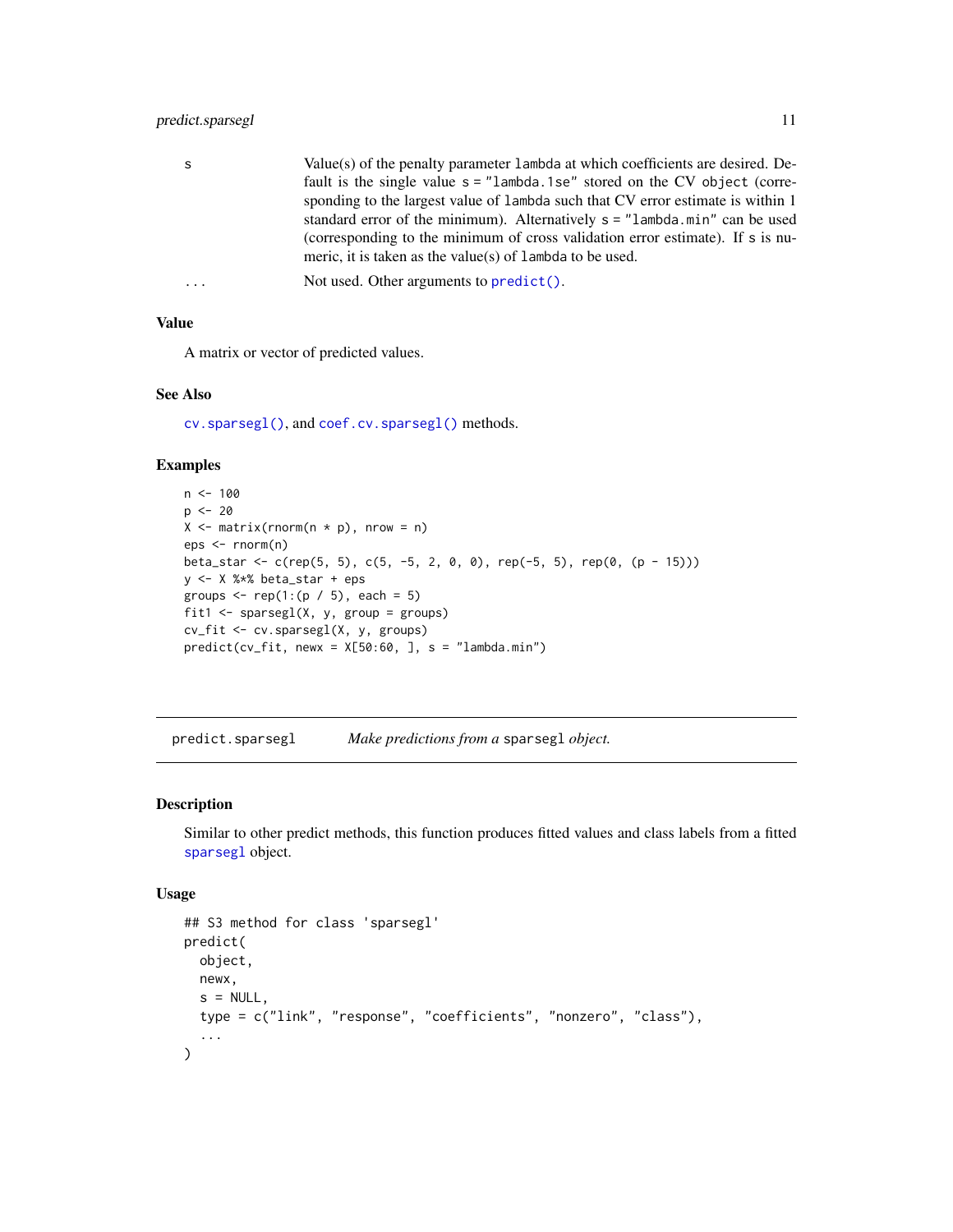#### <span id="page-11-0"></span>Arguments

| object   | Fitted sparseg1() model object.                                                                                                                                                                                                                                                                                                                                                                                                                                                                                                                                                                                                                                                                                                     |
|----------|-------------------------------------------------------------------------------------------------------------------------------------------------------------------------------------------------------------------------------------------------------------------------------------------------------------------------------------------------------------------------------------------------------------------------------------------------------------------------------------------------------------------------------------------------------------------------------------------------------------------------------------------------------------------------------------------------------------------------------------|
| newx     | Matrix of new values for x at which predictions are to be made. Must be a<br>matrix.                                                                                                                                                                                                                                                                                                                                                                                                                                                                                                                                                                                                                                                |
| S        | Value(s) of the penalty parameter 1 ambda at which predictions are required. De-<br>fault is the entire sequence used to create the model.                                                                                                                                                                                                                                                                                                                                                                                                                                                                                                                                                                                          |
| type     | Type of prediction required. Type "link" gives the linear predictors for "binomial";<br>for "gaussian" models it gives the fitted values. Type "response" gives the<br>fitted probabilities for "binomial"; for "gaussian" type "response" is equiv-<br>alent to type "link". Type "coefficients" computes the coefficients at the<br>requested values for s. Note that for "binomial" models, results are returned<br>only for the class corresponding to the second level of the factor response. Type<br>"class" applies only to "binomial" models, and produces the class label cor-<br>responding to the maximum probability. Type "nonzero" returns a list of the<br>indices of the nonzero coefficients for each value of s. |
| $\cdots$ | Not used.                                                                                                                                                                                                                                                                                                                                                                                                                                                                                                                                                                                                                                                                                                                           |

#### Details

s is new vector at which predictions are requested. If s is not in the lambda sequence used for fitting the model, the function will use linear interpolation to make predictions. The new values are interpolated using a fraction of predicted values from both left and right lambda indices.

#### Value

The object returned depends on type.

# See Also

[sparsegl\(\)](#page-12-1), [coef.sparsegl\(\)](#page-2-1) and [print.sparsegl\(\)](#page-12-2) methods.

# Examples

```
n < - 100p \le -20X \leq - matrix(rnorm(n * p), nrow = n)
eps <- rnorm(n)
beta_star <- c(rep(5, 5), c(5, -5, 2, 0, 0), rep(-5, 5), rep(0, (p - 15)))
y <- X %*% beta_star + eps
groups \leq rep(1:(p / 5), each = 5)
fit1 <- sparsegl(X, y, group = groups)predict(fit1, newx = X[10, ], s = fit1$landa[3:5])
```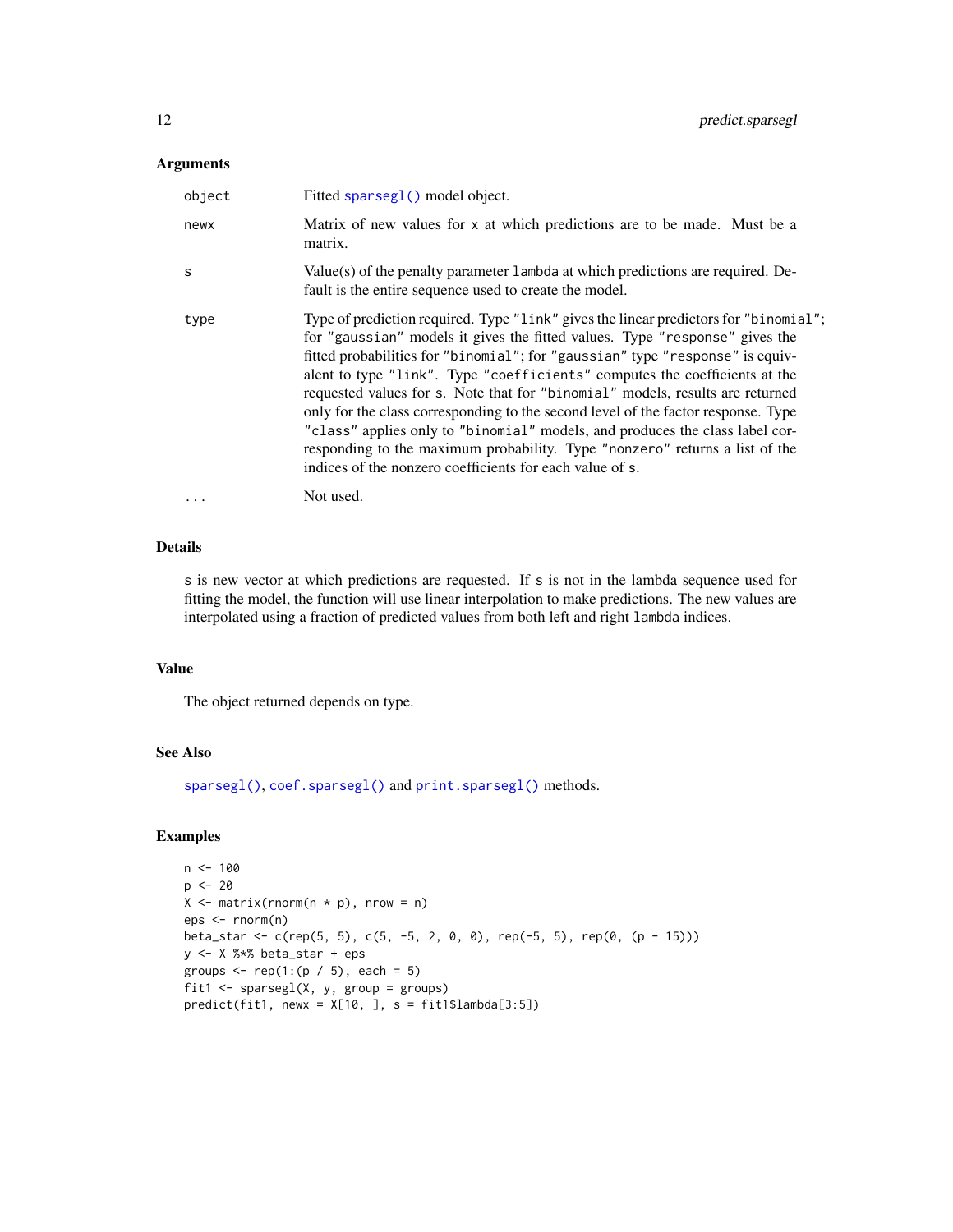<span id="page-12-2"></span><span id="page-12-0"></span>print.sparsegl *Print a* sparsegl *object.*

# Description

Prints some summary information about the fitted [sparsegl\(\)](#page-12-1) object.

#### Usage

```
## S3 method for class 'sparsegl'
print(x, digits = min(3, getOption("digits") - 3), ...)
```
# Arguments

| $\times$ | Fitted sparseg1() object.       |
|----------|---------------------------------|
| digits   | Significant digits in printout. |
| .        | not used                        |

# See Also

[sparsegl\(\)](#page-12-1), [coef.sparsegl\(\)](#page-2-1) and [predict.sparsegl\(\)](#page-10-1) methods.

#### Examples

```
n < - 100p \le -20X \leftarrow matrix(rnorm(n * p), nrow = n)eps <- rnorm(n)
beta_star <- c(rep(5, 5), c(5, -5, 2, 0, 0), rep(-5, 5), rep(0, (p - 15)))
y <- X %*% beta_star + eps
groups \leq rep(1:(p / 5), each = 5)
fit1 <- sparsegl(X, y, group = groups)
print(fit1)
```
<span id="page-12-1"></span>sparsegl *Regularization paths for sparse group-lasso models*

# Description

Fits regularization paths for sparse group-lasso penalized learning problems at a sequence of regularization parameters lambda.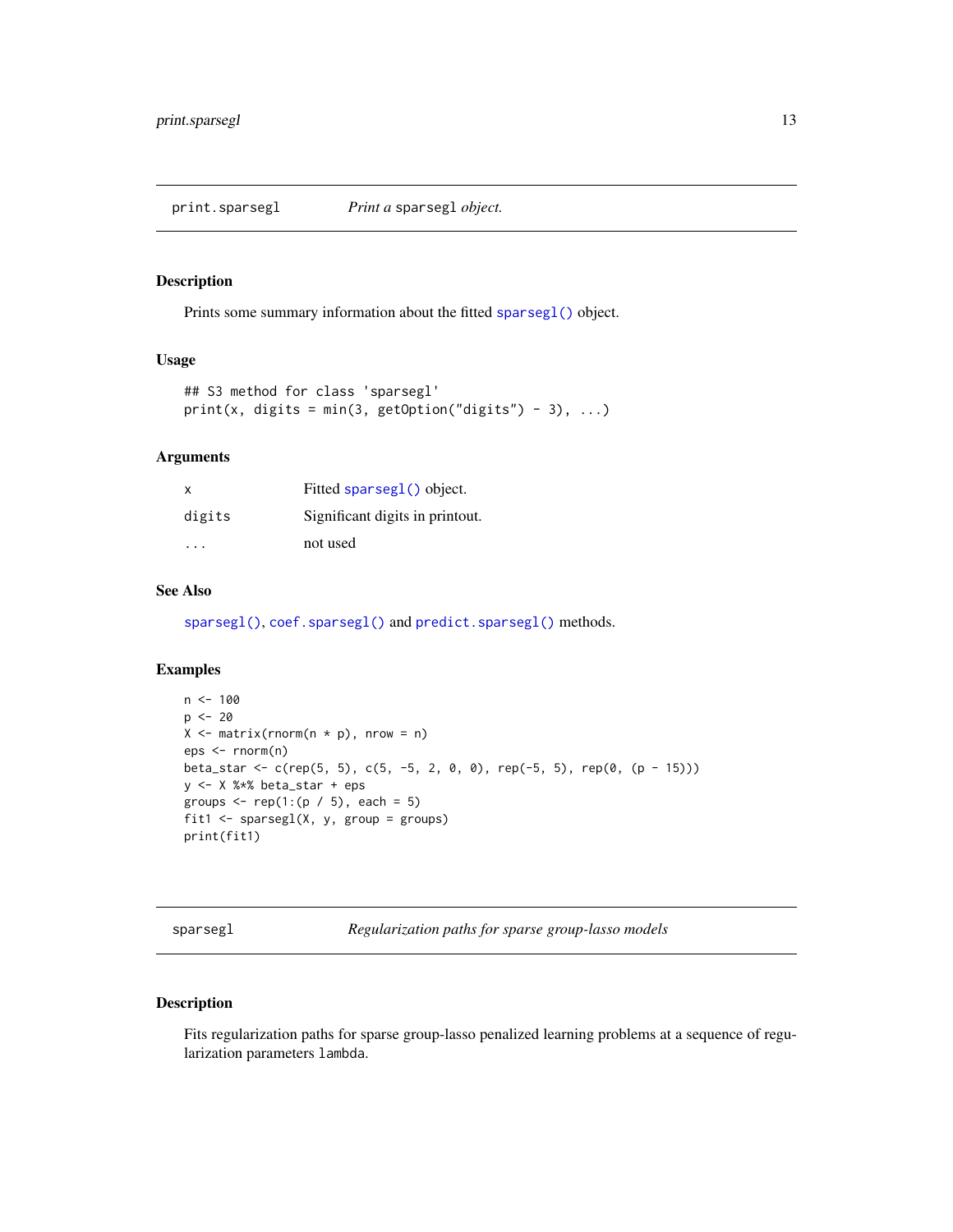# Usage

```
sparsegl(
 x,
 y,
  group = NULL,
 family = c("gaussian", "binomial"),
 nlambda = 100,
  lambda.factor = ifelse(nobs < nvars, 0.01, 1e-04),
  lambda = NULL,pf = sqrt(bs),
  intercept = TRUE,
  asparse = 0.05,
  standardize = TRUE,
  lower\_bnd = -Inf,upper_bnd = Inf,
  dfmax = as.integer(max(group)) + 1L,
 pmax = min(dfmax * 1.2, as.integer(max(group))),eps = 1e-08,
 maxit = 3e+08\mathcal{L}
```
# Arguments

| X             | Double. A matrix of predictors, of dimension $n \times p$ ; each row is a vector of mea-<br>surements and each column is a feature. Objects of class Matrix:: sparseMatrix<br>are supported.                                                                                                                                                                                                                                                                                                                                                                                              |
|---------------|-------------------------------------------------------------------------------------------------------------------------------------------------------------------------------------------------------------------------------------------------------------------------------------------------------------------------------------------------------------------------------------------------------------------------------------------------------------------------------------------------------------------------------------------------------------------------------------------|
| у             | Double/Integer/Factor. The response variable. Quantitative for family="gaussian".<br>For family="binomial" should be either a factor with two levels or a vector of<br>integers taking 2 unique values. For a factor, the last level in alphabetical order<br>is the target class.                                                                                                                                                                                                                                                                                                        |
| group         | Integer. A vector of consecutive integers describing the grouping of the coeffi-<br>cients (see example below).                                                                                                                                                                                                                                                                                                                                                                                                                                                                           |
| family        | Character. Specifies the loss function to use, valid options are:                                                                                                                                                                                                                                                                                                                                                                                                                                                                                                                         |
|               | • "gaussian" - least squares loss (regression, the default),                                                                                                                                                                                                                                                                                                                                                                                                                                                                                                                              |
|               | • "binomial" - logistic loss (classification)                                                                                                                                                                                                                                                                                                                                                                                                                                                                                                                                             |
| nlambda       | The number of lambda values - default is 100.                                                                                                                                                                                                                                                                                                                                                                                                                                                                                                                                             |
| lambda.factor | The factor for getting the minimal lambda in the lambda sequence, where min(lambda)<br>$=$ lambda. factor $*$ max (lambda). max (lambda) is the smallest value of lambda<br>for which all coefficients are zero. The default depends on the relationship be-<br>tween $n$ (the number of rows in the matrix of predictors) and $p$ (the number of<br>predictors). If $n \geq p$ , the default is 0.0001. If $n < p$ , the default is 0.01. A<br>very small value of lambda. factor will lead to a saturated fit. This argument<br>has no effect if there is user-defined lambda sequence. |
| lambda        | A user supplied lambda sequence. The default, NULL results in an automatic<br>computation based on nlambda, the smallest value of lambda that would give<br>the null model (all coefficient estimates equal to zero), and lambda. factor.                                                                                                                                                                                                                                                                                                                                                 |

<span id="page-13-0"></span>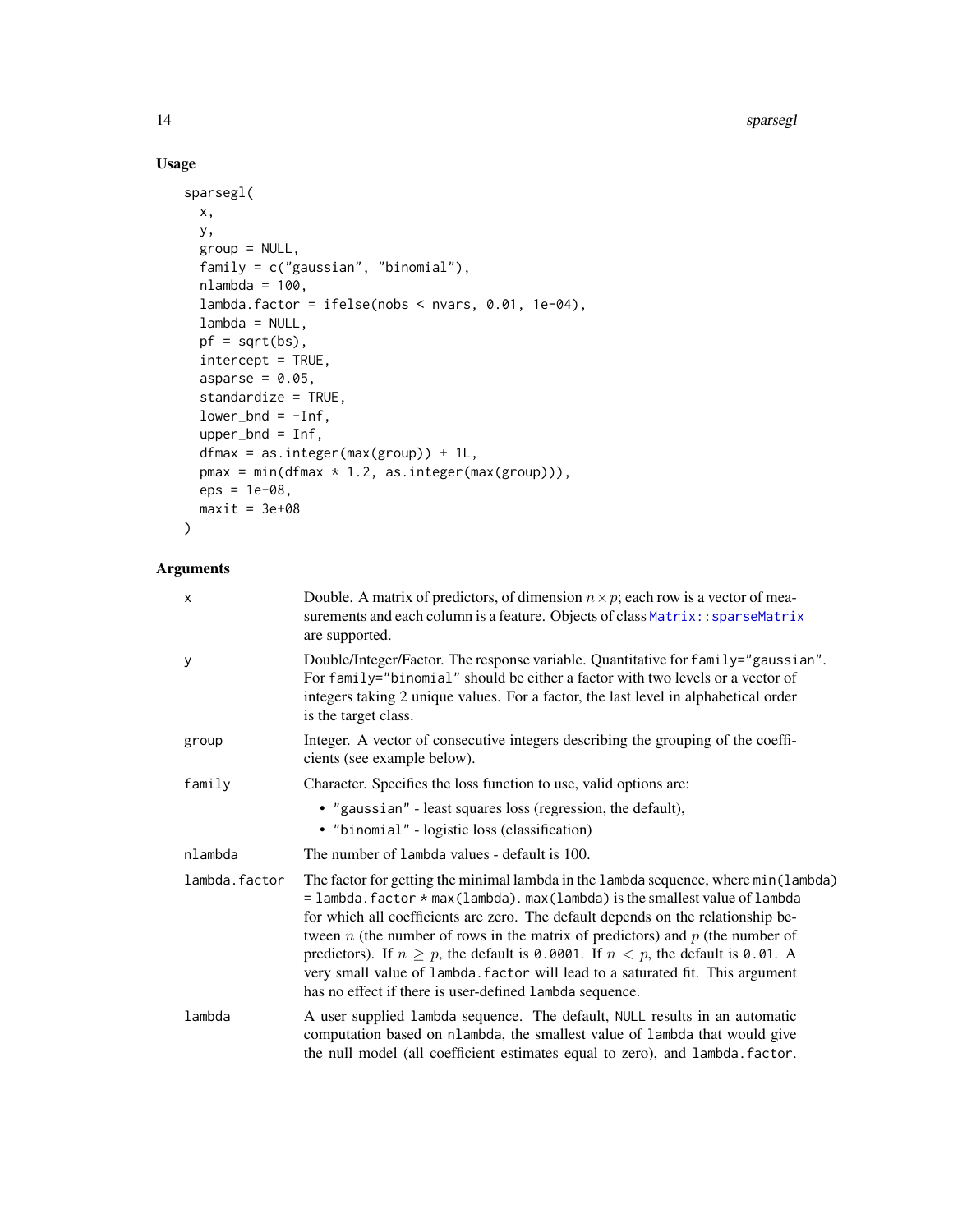<span id="page-14-0"></span>

|             | Supplying a value of lambda overrides this behaviour. It is likely better to supply<br>a decreasing sequence of lambda values than a single (small) value. If supplied,<br>the user-defined 1ambda sequence is automatically sorted in decreasing order.                                                                                                                                                  |
|-------------|-----------------------------------------------------------------------------------------------------------------------------------------------------------------------------------------------------------------------------------------------------------------------------------------------------------------------------------------------------------------------------------------------------------|
| pf          | Penalty factor, a vector of the same length as the total number of groups. Sep-<br>arate penalty weights can be applied to each group of $\beta$ s to allow differential<br>shrinkage. Can be 0 for some groups, which implies no shrinkage, and results<br>in that group always being included in the model. Default value for each entry<br>is the square-root of the corresponding size of each group. |
| intercept   | Whether to include intercept in the model. Default is TRUE.                                                                                                                                                                                                                                                                                                                                               |
| asparse     | The weight to put on the $\ell_1$ -norm in sparse group lasso. Default is 0.05.                                                                                                                                                                                                                                                                                                                           |
| standardize | Logical flag for variable standardization (scaling) prior to fitting the model. De-<br>fault is TRUE.                                                                                                                                                                                                                                                                                                     |
| lower_bnd   | Lower bound for coefficient values, a vector in length of 1 or of length the<br>number of groups. Must be non-positive numbers only. Default value for each<br>entry is -Inf.                                                                                                                                                                                                                             |
| upper_bnd   | Upper for coefficient values, a vector in length of 1 or of length the number of<br>groups. Must be non-negative numbers only. Default value for each entry is<br>Inf.                                                                                                                                                                                                                                    |
| dfmax       | Limit the maximum number of groups in the model. Default is no limit.                                                                                                                                                                                                                                                                                                                                     |
| pmax        | Limit the maximum number of groups ever to be nonzero. For example once a<br>group enters the model, no matter how many times it exits or re-enters model<br>through the path, it will be counted only once.                                                                                                                                                                                              |
| eps         | Convergence termination tolerance. Defaults value is 1e-8.                                                                                                                                                                                                                                                                                                                                                |
| maxit       | Maximum number of outer-loop iterations allowed at fixed lambda value. De-<br>fault is 3e8. If models do not converge, consider increasing maxit.                                                                                                                                                                                                                                                         |

# Details

Note that the objective function for least squares is

 $RSS/(2n) + \lambda penalty$ 

Users can also tweak the penalty by choosing a different penalty factor.

For computing speed reason, if models are not converging or running slowly, consider increasing eps, decreasing nlambda, or increasing lambda.factor before increasing maxit.

#### Value

An object with S3 class [sparsegl\(\)](#page-12-1).

- call The call that produced this object.
- b0 Intercept sequence of length length(lambda).
- beta A p x length(lambda) sparse matrix of coefficients.
- df The number of features with nonzero coefficients for each value of lambda.
- dim Dimension of coefficient matrix.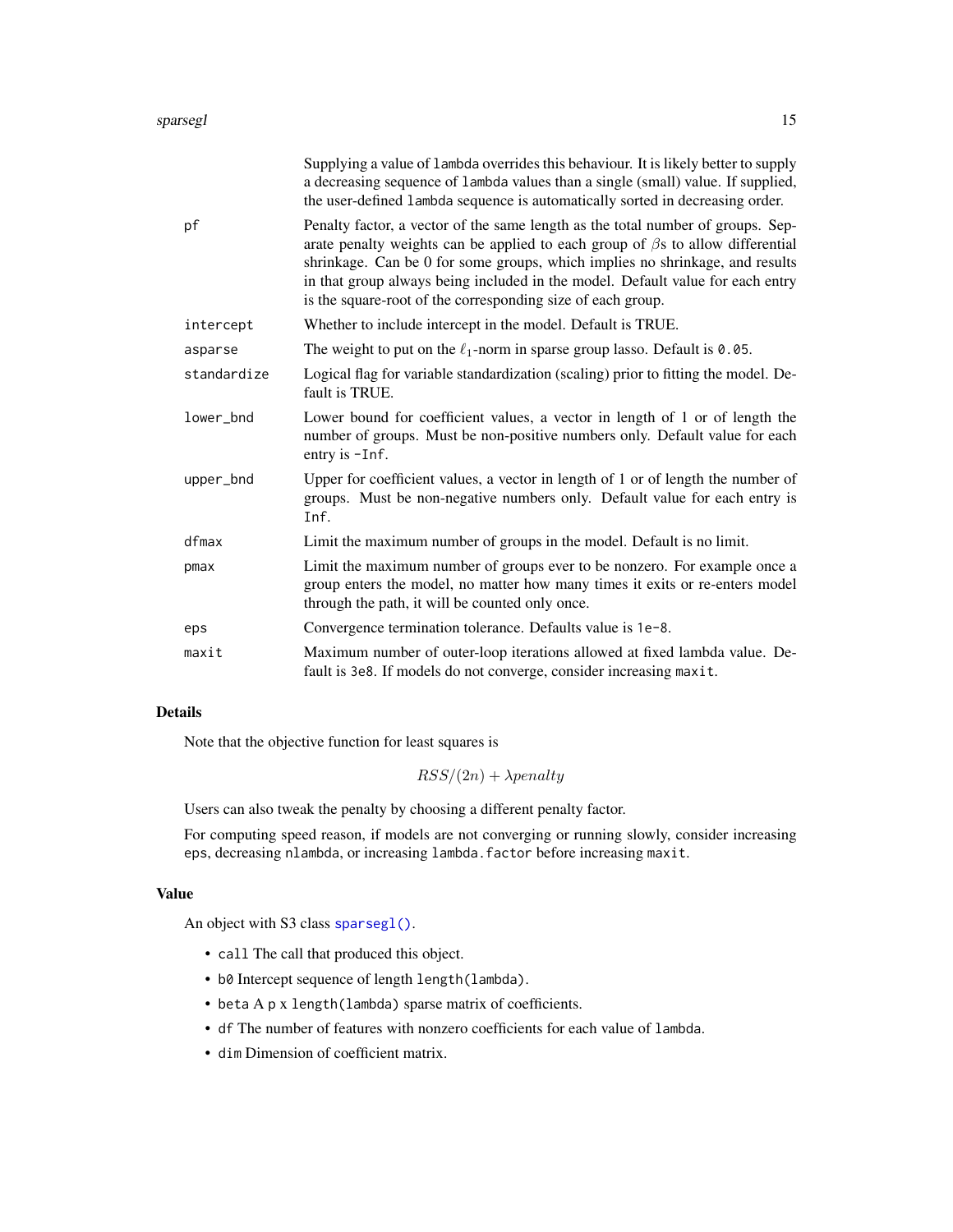- <span id="page-15-0"></span>• lambda The actual sequence of lambda values used.
- npasses Total number of iterations summed over all lambda values.
- jerr Error flag, for warnings and errors, 0 if no error.
- group A vector of consecutive integers describing the grouping of the coefficients.

### See Also

[plot.sparsegl\(\)](#page-8-1), [coef.sparsegl\(\)](#page-2-1), [predict.sparsegl\(\)](#page-10-1) and [print.sparsegl\(\)](#page-12-2) methods.

#### Examples

```
n < - 100p \le -20X \leq - matrix(rnorm(n * p), nrow = n)
eps <- rnorm(n)
beta_star <- c(rep(5, 5), c(5, -5, 2, 0, 0), rep(-5, 5), rep(0, (p - 15)))
y <- X %*% beta_star + eps
groups \leq rep(1:(p / 5), each = 5)
fit \leq sparsegl(X, y, group = groups)
```
trust\_experts *Trust in scientific experts during the Covid-19 pandemic*

#### Description

A dataset containing a measurement of "trust" in experts along with other metrics collected through the Delphi Group at Carnegie Mellon University U.S. COVID-19 Trends and Impact Survey, in partnership with Facebook. This particular dataset is created from one of the public [contingency ta](https://www.cmu.edu/delphi-web/surveys/monthly-rollup/)[bles,](https://www.cmu.edu/delphi-web/surveys/monthly-rollup/) specifically, the breakdown by state, age, gender, and race/ethnicity published on 05 February 2022.

#### Usage

trust\_experts

#### Format

A sparse [Matrix::sparseMatrix\(\)](#page-0-0) with 3775 rows, 96 columns, and 51738 non-zero entries

y Real-valued response. This is the average of pct\_trust\_covid\_info\_\* where \* is each of doctors, experts, cdc, and govt\_health.

yyyy-mm-01 0-1-valued predictor. Start date of data collection period. There are 8 monthly periods

AK-WY 0-1-valued predictor. State abbreviation.

age\_\* 0-1-valued predictor. Self-reported age bucket.

gender\_\* 0-1-valued predictor. Self-reported gender.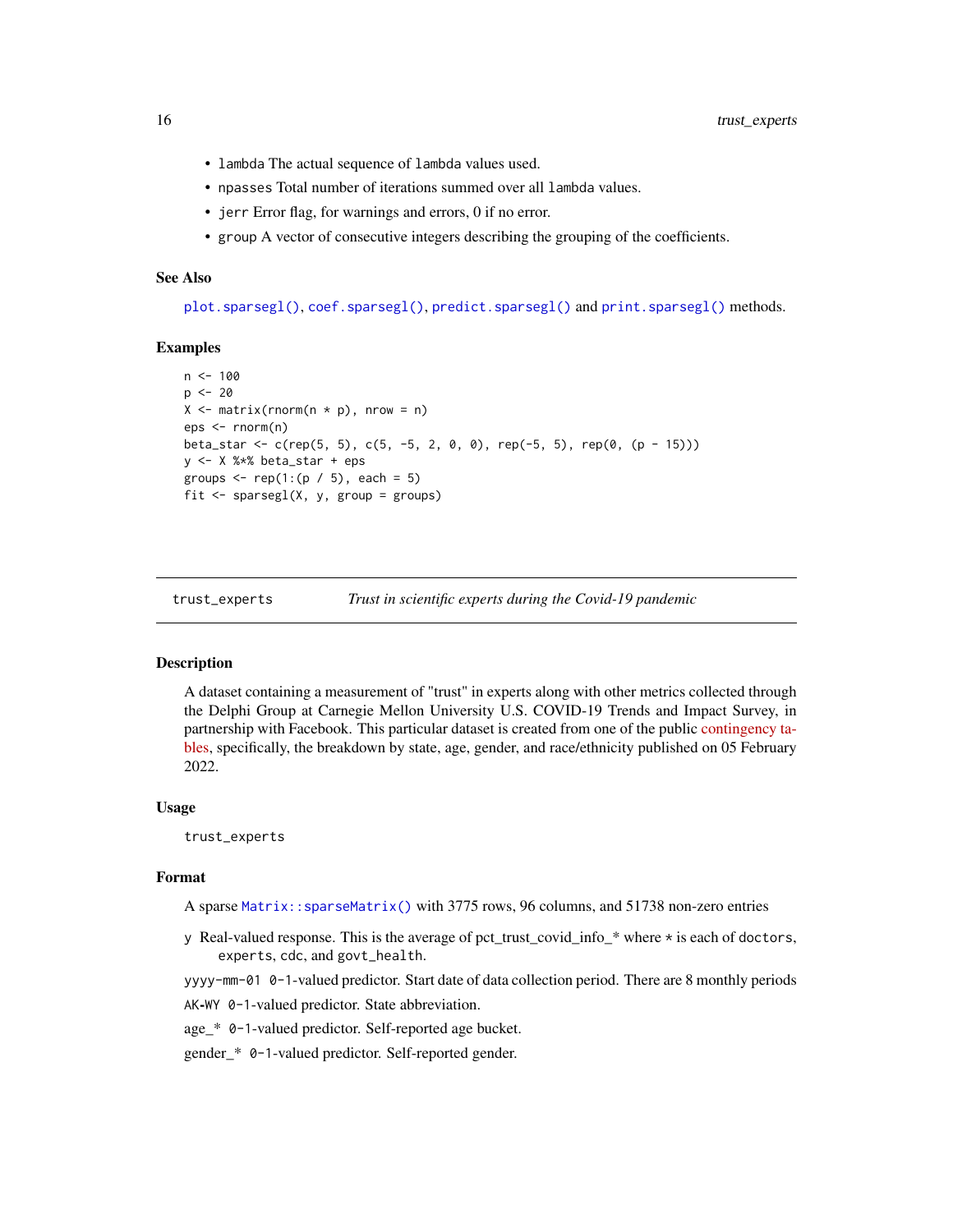race\_\* 0-1-valued predictor. Self-reported race.

- cli\_\* Real-valued predictor. pct\_cli expanded in a B-spline basis with 10 degrees of freedom.
- cmnty\_cli\_\* Real-valued predictor. pct\_hh\_cmnty\_cli expanded in a B-spline basis with 10 degrees of freedom.

## Source

The U.S. COVID-19 Trends and Impact Survey.

The paper describing the survey:

Joshua A. Salomon, Alex Reinhart, Alyssa Bilinski, Eu Jing Chua, Wichada La Motte-Kerr, Minttu M. Rönn, Marissa Reitsma, Katherine Ann Morris, Sarah LaRocca, Tamar Farag, Frauke Kreuter, Roni Rosenfeld, and Ryan J. Tibshirani (2021). "The US COVID-19 Trends and Impact Survey: Continuous real-time measurement of COVID-19 symptoms, risks, protective behaviors, testing, and vaccination", Proceedings of the National Academy of Sciences 118 (51) e2111454118. doi: [10.1073/pnas.2111454118.](https://doi.org/10.1073/pnas.2111454118)

[The Public Delphi US CTIS Documentation](https://cmu-delphi.github.io/delphi-epidata/symptom-survey/contingency-tables.html)